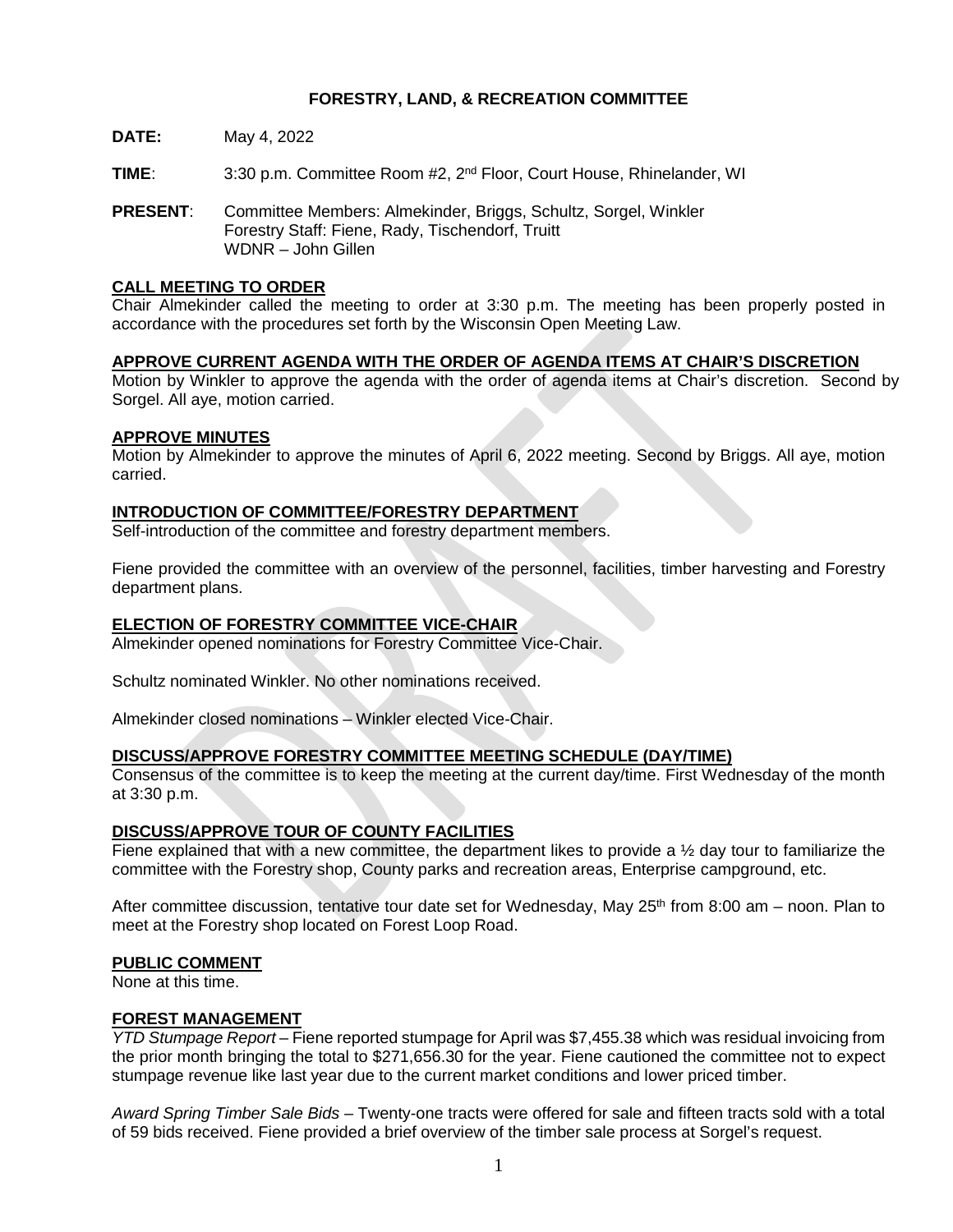Fiene stated there are three high bids from "new" contractors that Oneida County has not contracted with previously. Recommendation to award contracts to high bids pending reference checks for new contractors.

High bids received:

| Tract $1-22$       | Zim Pit Hardwood            | Northwest Hardwoods             | \$36,035.00     |
|--------------------|-----------------------------|---------------------------------|-----------------|
| Tract $2-22$       | DW Cheq Sale                | <b>Scott Kremsreiter</b>        | \$33,392.80     |
| Tract $3-22$       | North-Westerly Hardwood     | <b>Central Wisconsin Lumber</b> | \$23,076.80     |
| Tract 4-22         | Marheine Hardwood           | Kleinschmidt Logging            | \$11,885.00     |
| Tract $5-22$       | East Bass Aspen             | <b>Fink Forest Products</b>     | \$69,516.00     |
| Tract $6-22$       | Crab Claw Sale              | <b>Fink Forest Products</b>     | \$104,530.00    |
| Tract $7-22$       | Memorial Aspen              | <b>Fink Forest Products</b>     | \$38,276.00     |
| Tract 8-22         | Angle Road Aspen            | <b>Flannel Fleet Logging</b>    | \$47,100.00     |
| Tract 9-22         | <b>MO's Last Pine Stand</b> | Kleinschmidt Logging            | 9,285.00<br>S   |
| <b>Tract 10-22</b> | Canadian National Aspen     | <b>TNT Timber Improvement</b>   | \$67,889.55     |
| <b>Tract 11-22</b> | Campground Hwd Resale       | McKee Logging                   | 6,754.00        |
| <b>Tract 12-22</b> | Not-A-Picnic Hill Resale    | <b>Schreiner Forestry</b>       | \$12,200.00     |
| Tract 7-21         | <b>Birch Mound</b>          | <b>Flannel Fleet Logging</b>    | 19,066.00<br>\$ |
| <b>Tract 16-21</b> | Rozy Blowdown Sale          | Kestler Logging                 | \$19,765.00     |
| <b>Tract 18-21</b> | <b>Big Burl Resale</b>      | <b>MH</b> Forestry              | \$32,232.10     |

Motion by Winkler to award timber sale bids to highest bidder pending reference checks of new contractors. Second by Sorgel. All aye, motion carried.

# **ONEIDA COUNTY ATV TRAIL OPENING UPDATE**

Truitt informed the committee that the ATV Clubs have been out checking trails. Truitt will be working with the clubs on trail inspections over the next couple weeks. Historically the plan is to have trails opened by/around May 22nd.

No set date yet, but anticipating trail opening some time the week of May 16<sup>th</sup>.

# **WCFA SUMMER TOUR – RUSK COUNTY, JUNE 22-24, 2022**

Fiene provided a brief overview of the Wisconsin County Forest Association (WCFA).

Committee members were approved to attend the summer tour in Ladysmith at the April meeting. Anyone wishing to participate, please work with Tischendorf for accommodations, etc.

#### **FRIENDS OF TOWNLINE LAKE PARK (FTLLP) REQUESTS**

*Discuss/Approve a Temporary Pier –* Fiene was contacted by FTLLP requesting permission to install a temporary pier for the 2<sup>nd</sup> annual Father's Day fishing event and potentially for the remainder of the summer.

After consultation with Corporation Counsel, the major concern is liability and not recommended. Fiene will consult further with Corporation Counsel and see if there is a possibility of including an addendum to the FTLLP agreement regarding liability of a temporary pier. FTLLP will check with their insurance as well.

No action taken.

*Discuss/Approve a Permanent Pier* – FTLLP is requesting permission to install a permanent ADA fishing pier/kayak launch. Fiene is in favor of the proposed location due to water level concerns and proximity to the beach and parking area. Anticipated installation is spring of 2023, with ownership reverting to the County and maintenance of the pier/launch to be determined.

Motion by Winkler to approve moving forward with the installation of a permanent pier/kayak launch at Townline Lake Park. Second by Schultz. All aye, motion carried.